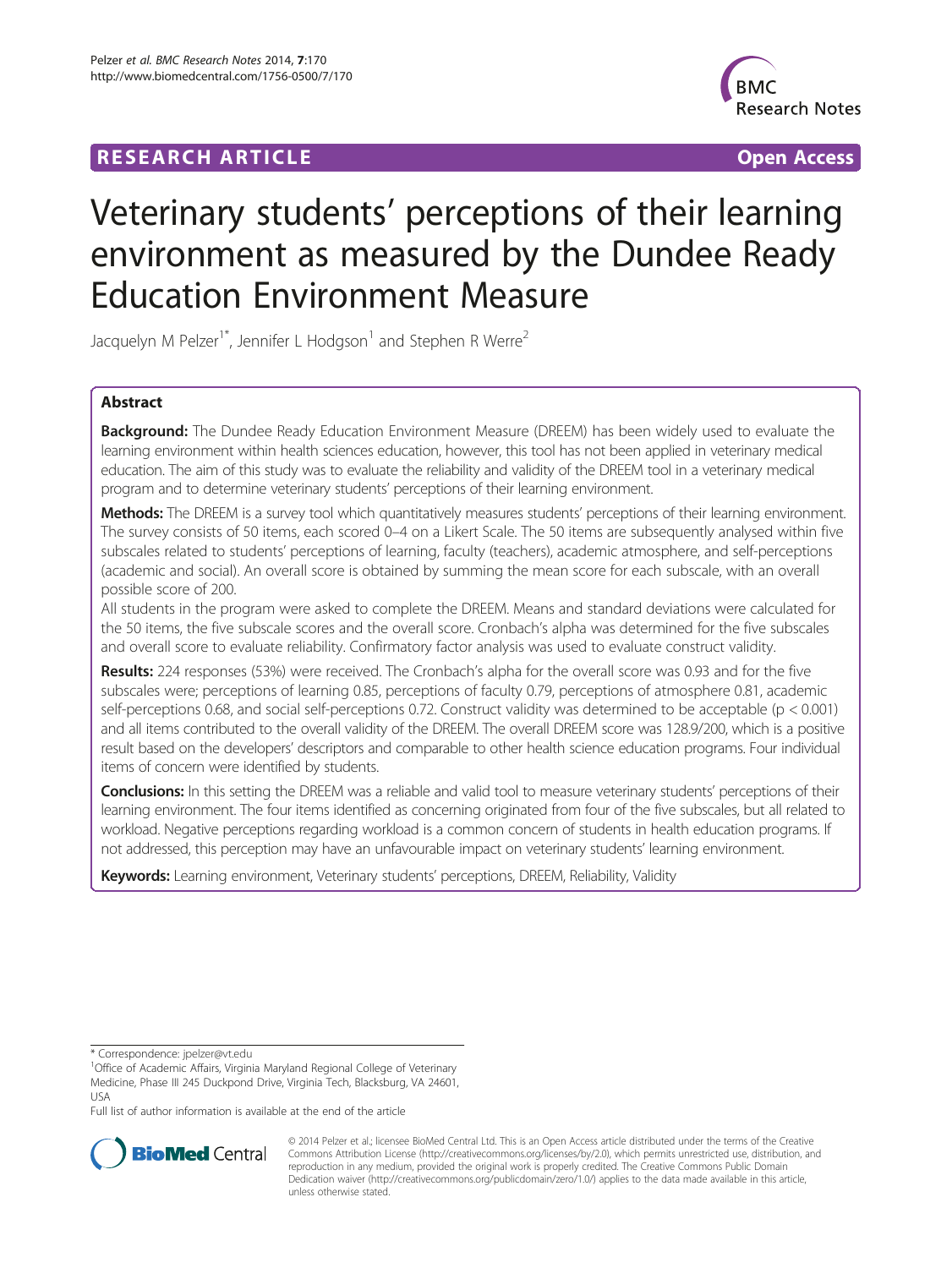#### Background

Veterinary medical education in the United States is currently facing a paradigm shift with calls for greater emphasis on competency-based education. These competencies include a range of professional or non-technical attributes to address heightened expectations of the veterinary profession [\[1-3\]](#page-7-0). This broadening of veterinary curricula is in the face of rapidly expanding knowledge across all animal species for which veterinarians are responsible. As a result, many veterinary curricula have become increasingly demanding, with associated increases in workload and intensity often culminating in elevated stress and lack of motivation in veterinary students [\[4](#page-7-0)[,5\]](#page-8-0). However, more indepth appraisal of students' perceptions of the current learning environment have not been performed in veterinary programs to identify specific areas of concern. In health sciences education, the environment in which students learn has been shown to influence a number of educational outcomes including academic achievement, course satisfaction, student aspirations, as well as sense of well-being [[6](#page-8-0)-[11](#page-8-0)]. In these settings the Dundee Ready Education Environment Measure (DREEM) is the most common tool used to evaluate students' perceptions of their learning environment [\[12\]](#page-8-0). For example, this tool has been used to assess the impact of curricular change and interventions [[13](#page-8-0)-[15\]](#page-8-0), as well as identifying strengths and weakness of curricula with a view to introducing change [\[16,17](#page-8-0)].

The DREEM is a 50-item questionnaire which measures students' overall perceptions of their learning environment as well as five different focus areas or subscales; students' perceptions of learning, students' perceptions of course organizers (faculty), students' academic self-perceptions, students' perceptions of atmosphere, and students' social self-perceptions. This tool has been translated into at least ten languages [\[18\]](#page-8-0) and applied in multiple healthcare professional settings in over twenty countries [\[19](#page-8-0)]. The different healthcare professional programs where this instrument has been utilized includes medical (undergraduate and postgraduate), dental, nursing, and chiropractic [\[20-24\]](#page-8-0), but no veterinary programs have been investigated to date. This is despite the fact that veterinary medical programs have many similarities in their structure and degree of difficulty to other healthcare programs, especially human medicine. However, when using an evaluation instrument in a different context it is important to determine its reliability and validity in the new environment. Furthermore, inconsistent reporting of statistical analyses, and variable results in other studies, has led to calls for further psychometric evaluation of the DREEM instrument [\[12,19\]](#page-8-0).

We were also interested in applying this instrument in our educational setting as a number of factors inherent to United States veterinary educational systems could influence students' perceptions of their learning environment and influence DREEM results. For example, veterinary education is predominantly post-graduate with the majority of students having completed at least 60 credit hours of undergraduate coursework. This is in contrast to undergraduate medical programs outside the United States in which students may enter immediately following high school. In addition, the gender ratio in veterinary programs is approximately 80% female, while in medical schools this ratio is usually lower. Students' perceptions also may be influenced by age, where the average age of students entering our program is 24, considerably older than students in undergraduate medical programs. Furthermore, many of our students are pursuing veterinary medicine as a second career, again in contrast to undergraduate medical education programs. For these reasons we wished to evaluate the DREEM in a veterinary medical program in the United States.

The aims of this study were; 1) to evaluate the psychometric properties of the DREEM in the context of veterinary medical education, and 2) to determine students' perceptions of their learning environment within a United States veterinary program and identify potential areas of student concern.

#### **Methods**

#### Doctor of Veterinary Medicine (DVM) program

The Virginia Maryland Regional College of Veterinary Medicine (VMRCVM) is an accredited veterinary program within the United States. The College offers a four year, Doctor of Veterinary Medicine (DVM) degree with most students starting after completion of a four year undergraduate degree. The program comprises three years (six semesters) of pre-clinical training and a final year of work place-based training in a variety of clinical settings including a veterinary teaching hospital. The VMRCVM has a traditional curriculum (non-problem based learning) with additional courses being offered to allow students to focus in areas of interest (tracks) above and beyond the core curriculum. However, as there is no limited licensure within veterinary practice, students must demonstrate competencies within each major animal species area. There are a total of 419 students within the DVM program, approximately 80% being female, with an average age of 24 upon entry.

#### Participants and data collection

In January 2013, all students  $(n = 419)$  enrolled in the DVM program were invited to participate in a self-administered, on-line DREEM survey. The survey remained available for one week. An email to the students was used to convey background information on the DREEM, instructions for completing the survey, and how results would be used. Anonymity of the survey was emphasized. Prior to their participation, students were invited to attend an optional twenty minute presentation to provide further explanation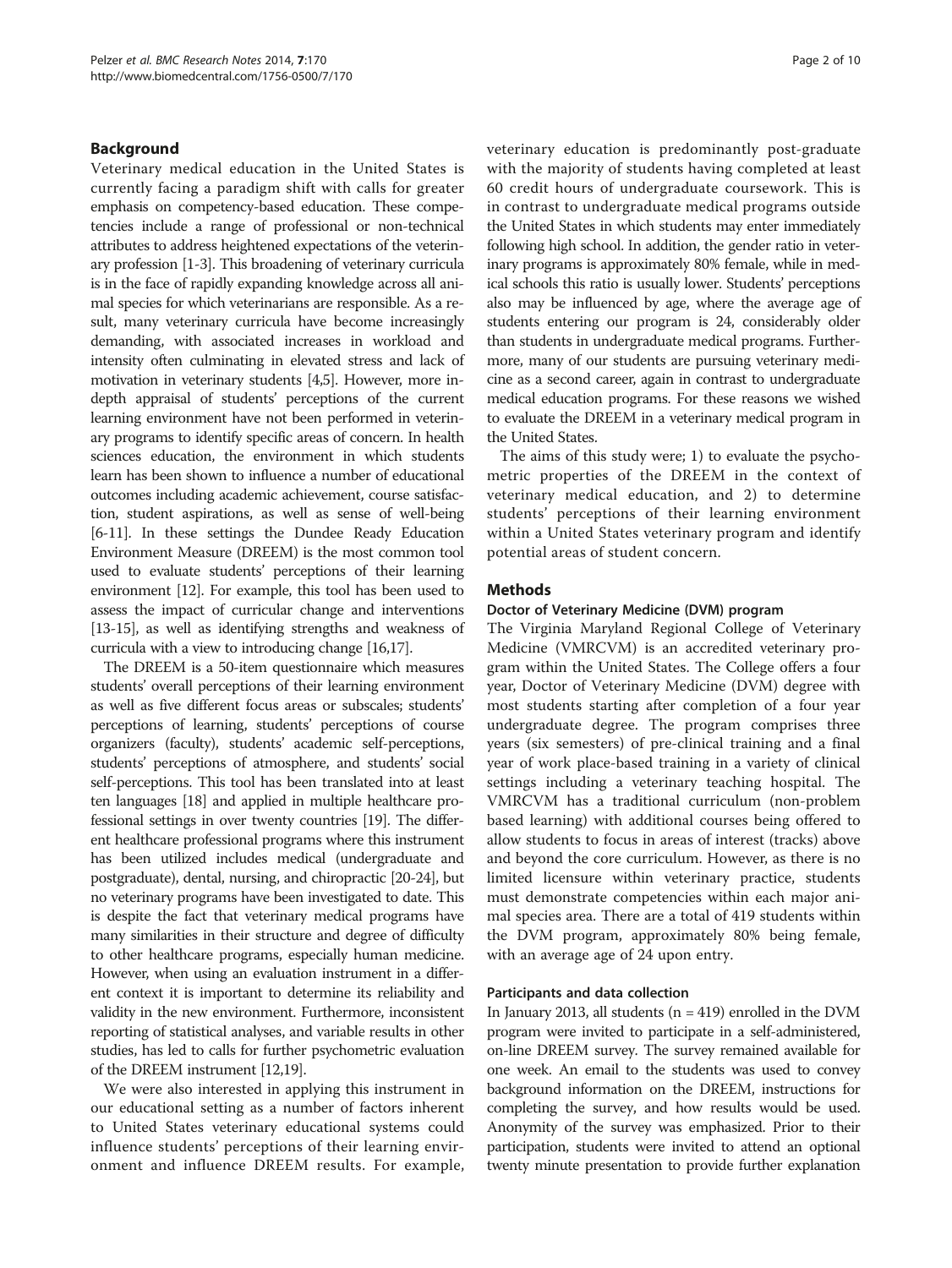<span id="page-2-0"></span>of the DREEM tool and its purpose. Attendance was not monitored at this presentation. The study was approved by the Office of Research Compliance at Virginia Tech (IRB#12-957).

#### Dundee ready education environment measure

The DREEM is a survey tool developed to quantitatively measure student's perceptions of their learning environment within a health profession educational setting [\[18](#page-8-0)]. The DREEM survey consists of 50 items, or statements, each scored  $0-4$  on a 5-point Likert Scale  $(0 =$  strongly disagree to  $4 =$  strongly agree) [[25\]](#page-8-0). There are nine negatively stated items (questions 4, 8, 9, 17, 25, 35, 39, 48 and 50) which are scored in reverse  $(0 =$  strongly agree to  $4 =$  strongly disagree). Mean scores for individual items are calculated with a maximum score of 4.0 for each item. The 50 items are subsequently analysed within five subscales created by combining specific items [[25\]](#page-8-0); 1) students' perceptions of learning (12 items, maximum score 48), 2) students' perceptions of faculty (11 items, maximum score 44), 3) students' academic selfperceptions (8 items, maximum score 32), 4) students' perceptions of atmosphere (12 items, maximum score 48) and 5) students' social self-perceptions (7 items, maximum score 28). An overall or composite score is obtained by summing the mean score for each subscale, with a maximal possible score of 200.

An approximate guide to interpretation of the mean overall score, the subscale scores, and scores for individual items has been established by the developers of the DREEM (Table 1) [[26](#page-8-0)].

In this study, the DREEM survey was used in its original language with the exception of two terms which were not familiar to veterinary students in the United States. "Course organisers" was substituted with "faculty", and "registrar" was replaced by "student".

#### Statistical analysis

Normal probability plots showed that scores for each of the items, composite scores of the five subscales, and the overall composite score followed an approximately normal distribution. For the individual items, scores increased in a step-plot pattern without showing minimum or maximum inflation. For the composite scores, near straight lines were observed. Subsequently, means and standard deviations were calculated for all 50 items as well as the five subscales and the overall score for the entire student sample.

The parametric measure of internal consistency (Cronbach's alpha) was determined for the overall score and each subscale using PROC CORR. The following guide for interpretation of Cronbach's alpha was used;  $\alpha \ge .90$  = excellent,  $0.70 - 0.89 = \text{good}$ , and  $0.60 - 0.69 = \text{acceptable}$  [\[27](#page-8-0)]. An acceptable or higher Cronbach's alpha demonstrates that the individual items that constitute a test, the DREEM

| Page 3 of 10 |  |
|--------------|--|
|              |  |

#### Table 1 Interpretation of mean scores as defined by the DREEM developers [[26\]](#page-8-0)

| <b>Mean Score</b>                              | Score       | Interpretation                       |
|------------------------------------------------|-------------|--------------------------------------|
| Total mean score                               | $0 - 50$    | Very poor                            |
|                                                | $51 - 100$  | Significant problem                  |
|                                                | 101-150     | More positive than negative          |
|                                                | 151-200     | Excellent                            |
| Subscale mean score                            |             |                                      |
| Students' perceptions of learning              | $0 - 12$    | Very poor                            |
|                                                | $13 - 25$   | Negatively viewed teaching           |
|                                                | $25 - 37$   | A more positive perception           |
|                                                | 37-49       | Teaching highly regarded             |
| Students' perceptions of faculty<br>(teachers) | $0 - 11$    | Very poor                            |
|                                                | $12 - 22$   | Needs re-education                   |
|                                                | 23-33       | Moving in the right direction        |
|                                                | 34-44       | Model instructors                    |
| Students' academic self-perception             | $0 - 8$     | Feelings of total failure            |
|                                                | $9 - 16$    | Many negative aspects                |
|                                                | $17 - 24$   | Feeling more on the positive<br>side |
|                                                | 25-32       | Confident                            |
| Students' perceptions of<br>atmosphere         | $0 - 12$    | Very poor environment                |
|                                                | $13 - 24$   | Many issues need changing            |
|                                                | $25 - 36$   | A more positive attitude             |
|                                                | $37 - 48$   | A good overall feeling               |
| Students' social self-perception               | $0 - 7$     | Miserable                            |
|                                                | $8 - 14$    | Not a nice place                     |
|                                                | $15 - 21$   | Not too bad                          |
|                                                | $22 - 28$   | Very good socially                   |
| Individual items mean score                    | $\leq$      | Problem areas                        |
|                                                | $2.1 - 3$   | Needs improvement                    |
|                                                | $3.1 - 3.5$ | Positive aspect                      |
|                                                | >3.5        | Excellent                            |

tool in this case, correlate well with one another or with the test total.

To examine construct validity of the DREEM in this setting a confirmatory factor analytic model was fitted to the data using PROC CALIS. This analysis was used to measure whether the construct was consistent with a hypothesized measurement model. In our model we specified the five subscales as latent variables (structural variables) and the 50 items as manifest variables (indicator variables). Model parameters were estimated using maximum likelihood. Four criteria [[28](#page-8-0)] were inspected to assess model fit; the ratio of goodness of fit chi-square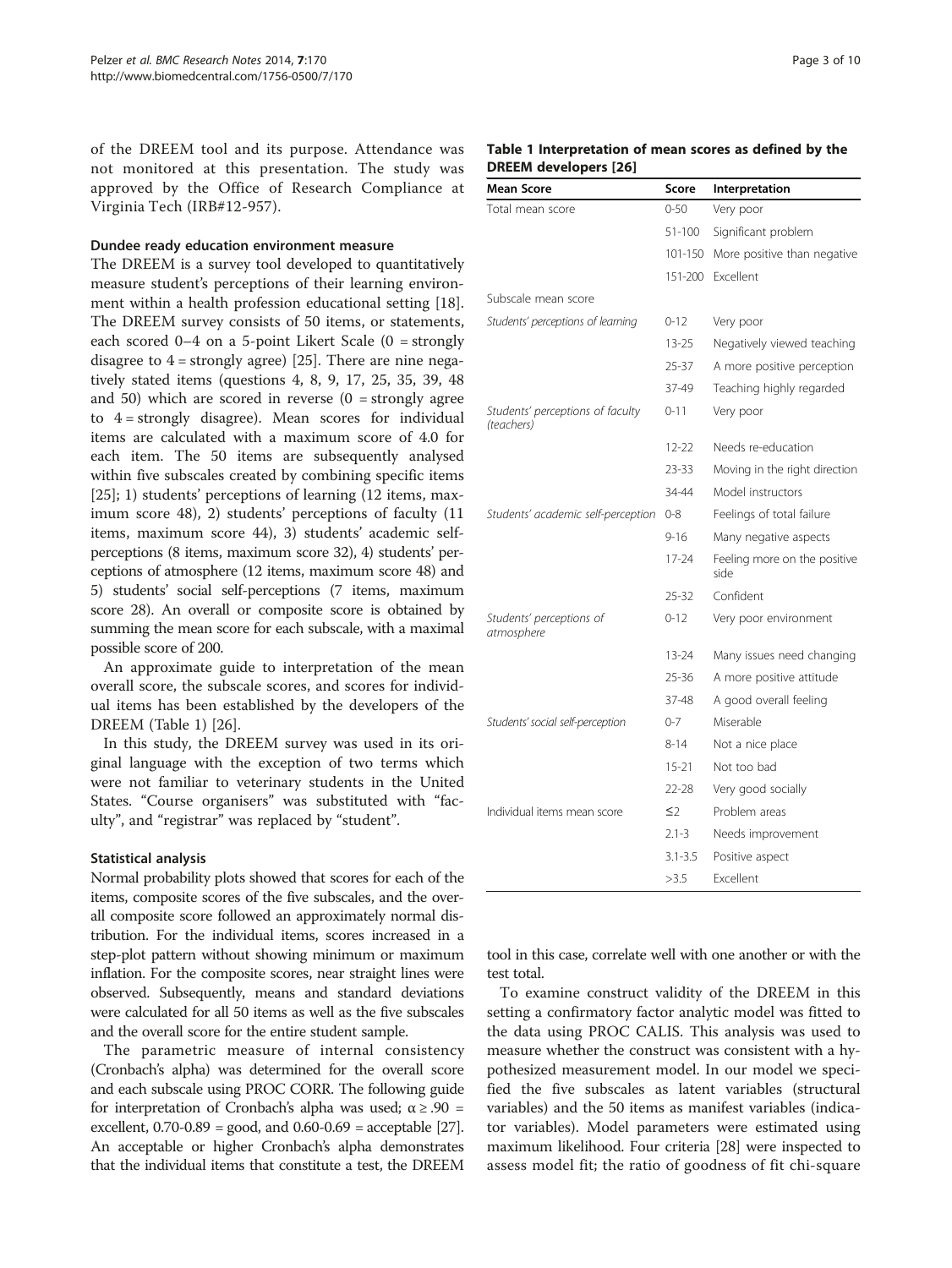<span id="page-3-0"></span>to the degrees of freedom, the Bentler Comparative Fit Index, the Bentler-Bonett Non-normed Index, and inspection of the standard errors for the loading factors to verify that none had a value near 0.

Finally, standardized and unstandardized t values were examined to assess whether the indicator variables were measuring the underlying constructs of interest (i.e., perceptions of learning, perceptions of faculty, academic self-perceptions, perceptions of atmosphere, and social self-perceptions). All analyses were performed using SAS version 9.3 (Cary, NC, USA).

#### Results

There were 224 respondents who fully completed the survey (53% response rate), with 179 females and 45 males which reflect the gender distribution of our student population.

Statistical analysis of the collected data determined the internal consistency (Cronbach's α) for the overall score to be 0.93, and for the five subscales; 1) students' perceptions of learning  $= 0.85, 2$ ) students' perceptions of faculty =  $0.79$ , 3) students' academic self-perceptions = 0.68, 4) students' perceptions of atmosphere = 0.81, and 5) students' social self-perceptions = 0.72 (Table 2). Results for confirmatory factor analysis of the construct validity are recorded in Table [3](#page-4-0). Based on the model fit criteria evaluated, we concluded the model fit was adequate. Unstandardized and standardized  $t$ values for all 50 items were greater than 3.291 and therefore significant at  $p < 0.001$  [[28](#page-8-0)]. All items contributed to the overall validity of the DREEM.

The overall score for the DREEM was 128.9 out of a possible 200 and the five subscale scores were; 1) students' perceptions of learning 30.5 out of 48, 2) students' perceptions of faculty 31.3 out of 44, 3) students' academic self-perceptions 20.2 out of 32, 4) students' perceptions of atmosphere 29.9 out of 48, and 5) students' social self-perceptions 17.1 out of 28. The overall score and subscale scores, together with the interpretative descriptors recommended by the developers [[26\]](#page-8-0) are recorded in Table 2. Comparison of the overall score in the current study with those observed in other health science educational programs are summarized in Table [4](#page-5-0).

The means and standard deviations for individual items of the DREEM are recorded in Table [5](#page-6-0). Items were considered areas of concern if the mean item score was ≤ 2.0 [[26](#page-8-0)]. Based on this threshold, four items were identified; "I am too tired to enjoy the program" (mean  $1.79 \pm$ 1.03), "the program is well scheduled" (mean  $1.39 \pm 0.99$ ), "the teaching overemphasizes factual learning" (mean  $1.67 \pm 0.96$ ), and "I am able to memorize all I need" (mean  $1.31 \pm 0.98$ ).

#### **Discussion**

Over the last four decades there has been growing interest in students' perceptions of their educational environment and the impact this may have on subsequent learning [[19](#page-8-0),[25,29](#page-8-0)]. Educational research has demonstrated that the learning environment may influence student behaviour, academic achievement, course satisfaction and aspirations, as well as sense of well-being [\[6-11](#page-8-0)]. Therefore, evaluation of the educational environment is an important consideration for any programmatic or curricular review [\[12,14\]](#page-8-0).

To our knowledge, this is the first time the DREEM has been applied within a veterinary educational setting and the first time within a United States healthcare professional program. Previously the DREEM has predominantly been used to evaluate the learning environments in undergraduate medical education programs in a variety of countries [[19](#page-8-0)], but not the United States. Although medical and veterinary educational programs have many similarities, there are sufficient unique aspects of veterinary education to warrant investigation of the learning environment in this context. To this end, we wished to evaluate the internal

Table 2 Results for the overall DREEM score and the five subscale scores

| Veterinary students ( $n = 264$ )                                                                             | Sum of<br>mean scores | <b>Maximum</b><br>possible<br>score | Interpretation of sum of mean scores<br>using developers' descriptors [26] | Cronbach's a<br>(Internal consistency) |
|---------------------------------------------------------------------------------------------------------------|-----------------------|-------------------------------------|----------------------------------------------------------------------------|----------------------------------------|
| DREEM overall score (sum of subscale means)                                                                   | 128.9                 | 200                                 | More positive than negative                                                | 0.93                                   |
| Students' Perceptions of Learning (sum of item means:<br>1, 7, 13, 16, 20, 21, 24, 25, 38, 44, 47 and 48)     | 30.6                  | 48                                  | More positive perception                                                   | 0.85                                   |
| Students' Perceptions of Faculty (sum of item means:<br>2, 6, 8, 9, 18, 29, 32, 37, 39 40, and 49)            | 31.3                  | 44                                  | Moving in the right direction                                              | 0.79                                   |
| Student's Academic Self-perceptions (sum of item<br>means: 5, 10, 22, 26, 27, 31, 41 and 45)                  | 20.2                  | 32                                  | Feeling more on the positive side                                          | 0.68                                   |
| Students' Perceptions of Atmosphere (sum of item<br>means: 11, 12, 17, 23, 30, 33, 34, 35, 36, 42, 43 and 50) | 29.9                  | 48                                  | A more positive attitude                                                   | 0.81                                   |
| Students' Social Self-Perceptions (item means 3, 4,<br>14, 15, 19, 28 and 46)                                 | 17.1                  | 28                                  | Not too bad                                                                | 0.72                                   |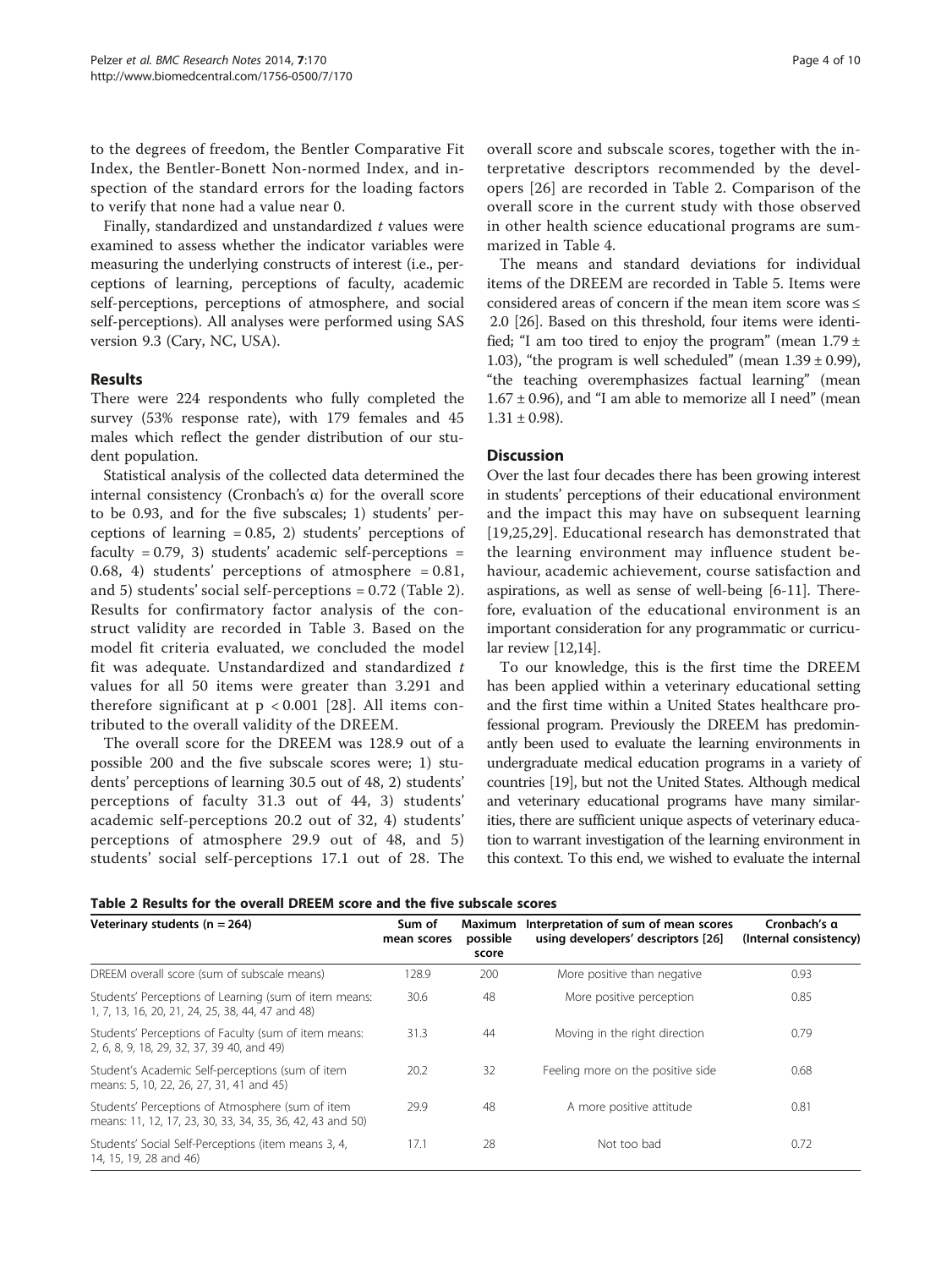| Subscale                             | Item           |                       | Unstandardized factor loading |         | <b>Standardized factor loading</b> |                |         |
|--------------------------------------|----------------|-----------------------|-------------------------------|---------|------------------------------------|----------------|---------|
|                                      |                | <b>Factor loading</b> | <b>Standard error</b>         | t-value | <b>Factor loading</b>              | Standard error | t-value |
| Students' perceptions of learning    |                |                       |                               |         |                                    |                |         |
|                                      | Q1             | 0.6239                | 0.1474                        | 4.2320  | 0.3057                             | 0.0636         | 4.8073  |
|                                      | Q7             | 1.4925                | 0.1784                        | 8.3651  | 0.6789                             | 0.0395         | 17.2052 |
|                                      | Q13            | 1.5760                | 0.1921                        | 8.2029  | 0.6613                             | 0.0410         | 16.1336 |
|                                      | Q16            | 1.1460                | 0.1380                        | 8.3018  | 0.6720                             | 0.0401         | 16.7727 |
|                                      | Q20            | 1.1417                | 0.1451                        | 7.8664  | 0.6258                             | 0.0440         | 14.2360 |
|                                      | Q21            | 1.1217                | 0.1550                        | 7.2344  | 0.5627                             | 0.0489         | 11.5139 |
|                                      | Q24            | 1.1284                | 0.1488                        | 7.5834  | 0.5971                             | 0.0463         | 12.9054 |
|                                      | Q25            | 0.9377                | 0.1863                        | 5.0342  | 0.3692                             | 0.0608         | 6.0761  |
|                                      | Q38            | 1.1364                | 0.1580                        | 7.1945  | 0.5589                             | 0.0492         | 11.3695 |
|                                      | Q44            | 1.5152                | 0.1902                        | 7.9677  | 0.6364                             | 0.0431         | 14.7670 |
|                                      | Q47            | 1.3846                | 0.2107                        | 6.5728  | 0.5008                             | 0.0532         | 9.4124  |
|                                      | Q48            | 1.3735                | 0.1782                        | 7.7064  | 0.6095                             | 0.0453         | 13.4582 |
| Students' perceptions of faculty     |                |                       |                               |         |                                    |                |         |
|                                      | Q2             | 0.9471                | 0.1707                        | 5.5478  | 0.4312                             | 0.0588         | 7.3346  |
|                                      | Q6             | 1.2512                | 0.2332                        | 5.3658  | 0.4144                             | 0.0597         | 6.9396  |
|                                      | Q8             | 2.6053                | 0.3446                        | 7.5599  | 0.6447                             | 0.0440         | 14.6574 |
|                                      | Q9             | 2.5267                | 0.3653                        | 6.9171  | 0.5698                             | 0.0498         | 11.4454 |
|                                      | Q18            | 0.6911                | 0.2053                        | 3.3669  | 0.2467                             | 0.0670         | 3.6824  |
|                                      | Q29            | 2.5441                | 0.3336                        | 7.6267  | 0.6529                             | 0.0433         | 15.0756 |
|                                      | Q32            | 1.5668                | 0.2449                        | 6.3969  | 0.5143                             | 0.0537         | 9.5807  |
|                                      | Q37            | 1.8013                | 0.2452                        | 7.3465  | 0.6190                             | 0.0460         | 13.4430 |
|                                      | Q39            | 1.5016                | 0.2387                        | 6.2913  | 0.5035                             | 0.0544         | 9.2565  |
|                                      | Q40            | 1.2545                | 0.2119                        | 5.9191  | 0.4665                             | 0.0567         | 8.2243  |
|                                      | Q49            | 1.7067                | 0.2748                        | 6.2098  | 0.4952                             | 0.0549         | 9.0163  |
| Students' academic self- perceptions |                |                       |                               |         |                                    |                |         |
|                                      | Q <sub>5</sub> | 0.6012                | 0.1221                        | 4.9254  | 0.3497                             | 0.0631         | 5.5419  |
|                                      | Q10            | 0.4707                | 0.0817                        | 5.7588  | 0.4086                             | 0.0602         | 6.7889  |
|                                      | Q22            | 1.1482                | 0.0966                        | 11.8915 | 0.8251                             | 0.0305         | 27.0709 |
|                                      | Q26            | 0.2701                | 0.0817                        | 3.3063  | 0.2349                             | 0.0675         | 3.4814  |
|                                      | Q27            | 0.8139                | 0.1087                        | 7.4860  | 0.5303                             | 0.0528         | 10.0414 |
|                                      | Q31            | 0.5603                | 0.0941                        | 5.9548  | 0.4225                             | 0.0594         | 7.1069  |
|                                      | Q41            | 0.6104                | 0.0866                        | 7.0480  | 0.4995                             | 0.0548         | 9.1071  |
|                                      | Q45            | 0.4088                | 0.0820                        | 4.9855  | 0.3540                             | 0.0629         | 5.6267  |
| Students' perceptions of atmosphere  |                |                       |                               |         |                                    |                |         |
|                                      | Q11            | 0.6975                | 0.0894                        | 7.7977  | 0.4994                             | 0.0520         | 9.5969  |
|                                      | Q12            | 0.7920                | 0.1015                        | 7.8063  | 0.4998                             | 0.0520         | 9.6120  |
|                                      | Q17            | 0.3915                | 0.0923                        | 4.2418  | 0.2845                             | 0.0631         | 4.5067  |
|                                      | Q23            | 0.5747                | 0.0769                        | 7.4694  | 0.4808                             | 0.0532         | 9.0337  |
|                                      | Q30            | 0.5529                | 0.0753                        | 7.3415  | 0.4735                             | 0.0537         | 8.8208  |
|                                      | Q33            | 0.4993                | 0.0865                        | 5.7701  | 0.3805                             | 0.0589         | 6.4579  |
|                                      | $Q$ 34         | 0.5322                | 0.0759                        | 7.0120  | 0.4546                             | 0.0548         | 8.2879  |
|                                      | Q35            | 0.9709                | 0.0856                        | 11.3359 | 0.6798                             | 0.0382         | 17.8142 |

#### <span id="page-4-0"></span>Table 3 Confirmatory factor analysis of the DREEM by subscale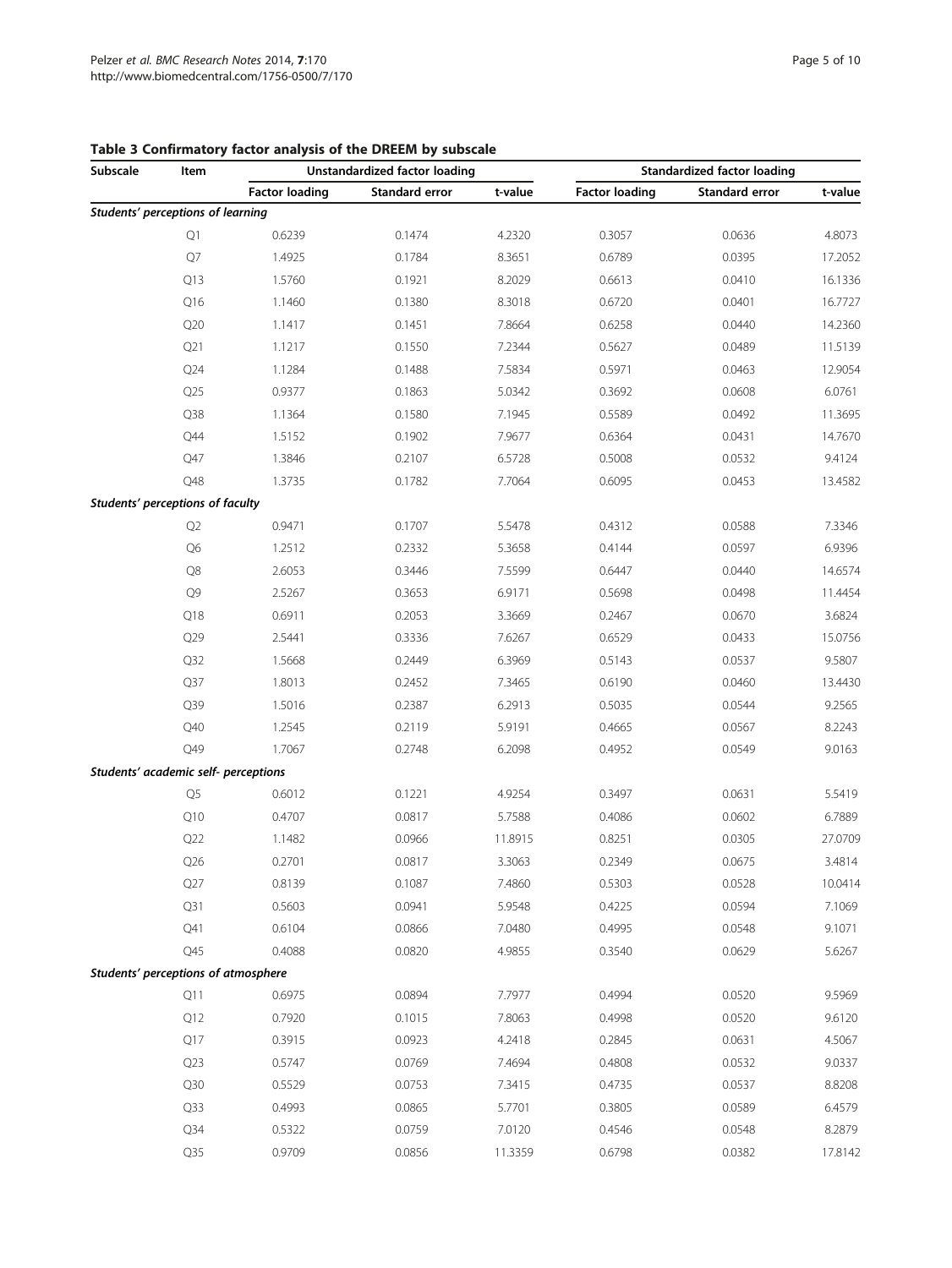| Q <sub>36</sub>                    | 0.7168 | 0.0930 | 7.7043  | 0.4941 | 0.0524 | 9.4342  |
|------------------------------------|--------|--------|---------|--------|--------|---------|
| Q42                                | 1.1167 | 0.1047 | 10.6660 | 0.6484 | 0.0409 | 15.8695 |
| Q43                                | 1.0665 | 0.0901 | 11.8394 | 0.7025 | 0.0361 | 19.4404 |
| Q50                                | 0.8264 | 0.1016 | 8.1352  | 0.5181 | 0.0508 | 10.2027 |
| Students' social self- perceptions |        |        |         |        |        |         |
| Q <sub>3</sub>                     | 0.7794 | 0.0854 | 9.1271  | 0.6195 | 0.0464 | 13.3472 |
| Q4                                 | 0.9577 | 0.0880 | 10.8822 | 0.7233 | 0.0380 | 19.0504 |
| Q14                                | 0.3078 | 0.0849 | 3.6231  | 0.2560 | 0.0669 | 3.8263  |
| Q15                                | 0.5354 | 0.0832 | 6.4333  | 0.4473 | 0.0582 | 7.6908  |
| Q19                                | 0.9263 | 0.0945 | 9.8048  | 0.6606 | 0.0432 | 15.3067 |
| Q28                                | 0.8221 | 0.0941 | 8.7324  | 0.5951 | 0.0483 | 12.3271 |
| Q46                                | 0.3790 | 0.0667 | 5.6826  | 0.3971 | 0.0609 | 6.5211  |

<span id="page-5-0"></span>Table 3 Confirmatory factor analysis of the DREEM by subscale (Continued)

reliability and construct validity of the overall DREEM tool and the five subscales, as well as identify items of concern as perceived by veterinary students.

In this study, the DREEM was shown to be a reliable tool in which to measure perceptions of the learning environment in a sample of veterinary students. Internal consistency was "excellent" [[27\]](#page-8-0) for the overall score of the DREEM with a Cronbach's alpha = 0.93. This result is similar to the Cronbach's alpha of the overall score in other studies which range from 0.87 - 0.93 [\[12,20,30](#page-8-0)-[34](#page-8-0)]. The internal consistency of the subscales in this study were either "excellent" or "good" based on accepted guidelines [\[27](#page-8-0)], with the exception of students' perception of academic-self which had an "acceptable" result of 0.67. The reasons for the lower internal consistency for academic self-perception can only be speculated, but may be due to the variable daily academic experiences of veterinary students affecting the consistency of their answers. Interestingly, other studies report more variable internal consistencies for the five subscales ranging from "good" (e.g., 0.80) to "poor" (e.g., 0.47), but no consistent pattern is observed [[12,20,30-34\]](#page-8-0). This inconsistent reliability of the subscales in other studies has resulted in calls for analysis of the validity of the instrument [[12](#page-8-0)].

The construct validity of the DREEM within this study was determined to be acceptable by confirmatory factor

analysis, although the goodness of fit for the model was weak. Repetition of the study in our setting, as well as other veterinary programs, may allow better evaluation of the construct validity for the DREEM tool in veterinary medical education. Furthermore, repetition would allow better assessment of individual items in the tool, including whether they should be omitted or re-written, potentially strengthening construct validity. Other studies have evaluated the psychometric properties of the DREEM and found variable results for construct validity, as well as subscale reliability [[12,20,30-34\]](#page-8-0). This variation between studies emphasizes the need for continued psychometric evaluation of the DREEM to better determine its suitability for evaluation of students' perceptions of their educational environment, as well as comparison of these environments in a variety of health education settings.

After the internal consistency and construct validity of the DREEM was determined in this study, descriptive interpretations of quantitative results were applied as outlined by the developers of the tool [\[26\]](#page-8-0). Using these recommendations, the overall score of 128.9 observed in the current study can be interpreted as "more positive than negative". While this is below the highest designation for this category (Table [1\)](#page-2-0), our overall score for students' perceptions was above the median overall score

| <b>Educational environment</b>          | Range of results for overall DREEM<br>scores (number of studies) | Median score $\pm$ SD | <b>References</b>                       |
|-----------------------------------------|------------------------------------------------------------------|-----------------------|-----------------------------------------|
| Medical education                       | 89.9 - 153.3 (44 studies)                                        | $120.3 \pm 15.85$     | [8,13,15,17,20,23,25,30-32,34,37,39-64] |
| Dental education                        | $111.6 - 123.1.0$ (4 studies)                                    | $119.0 \pm 5.78$      | $[20,65 - 67]$                          |
| Chiropractic                            | 78.0 - 156.1 (4 studies)                                         | $105.5 \pm 33.15$     | [14, 16, 24]                            |
| Nursing                                 | $104.0 - 132.5$ (5 studies)                                      | $123.0 \pm 10.41$     | [38,68,69]                              |
| Veterinary education<br>(current study) | 128.9 (1 study)                                                  | N/A                   |                                         |

Table 4 Comparison of the overall DREEM scores of health science educational programs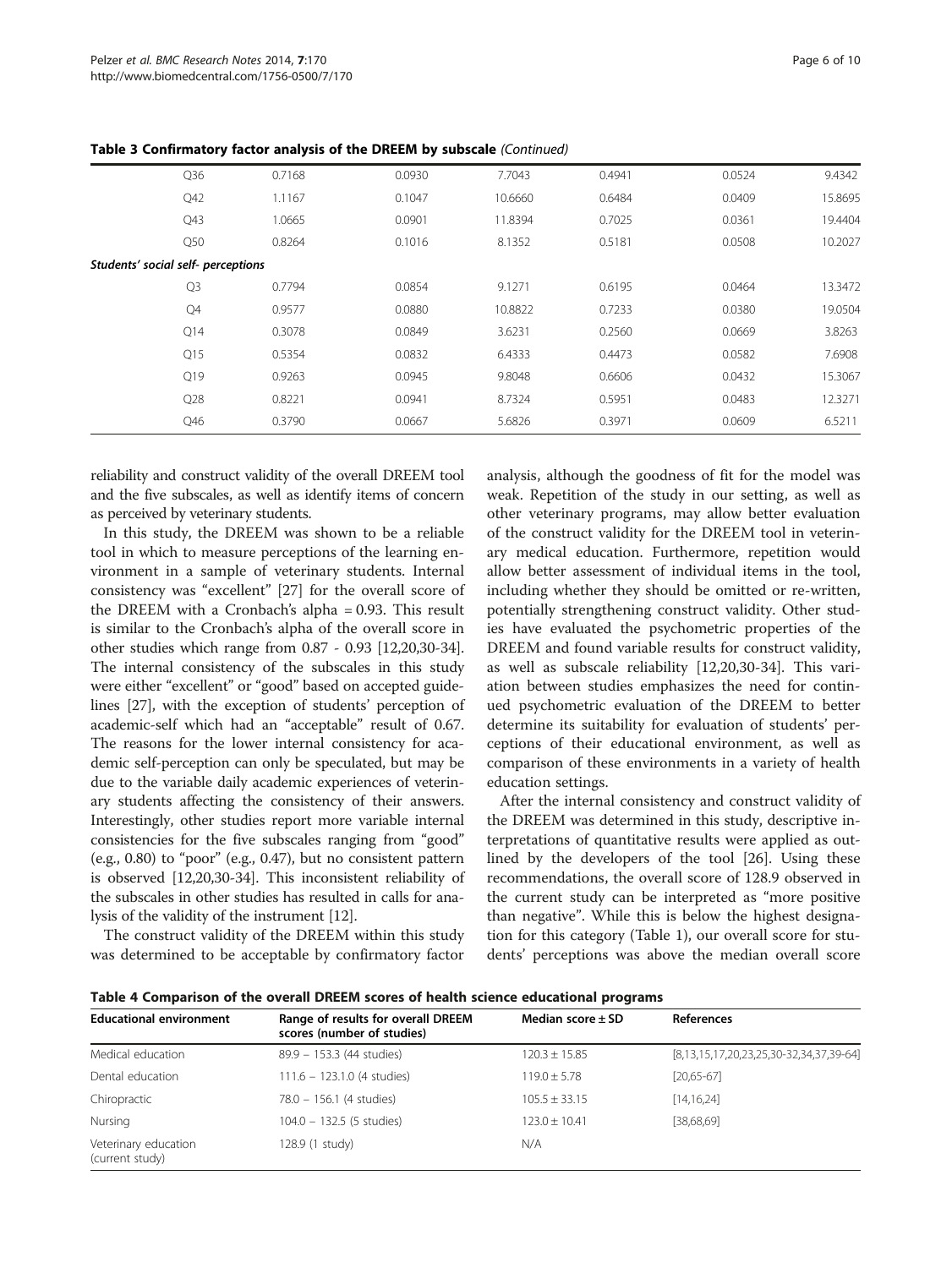<span id="page-6-0"></span>Table 5 Mean and standard deviation for individual items of the DREEM

| Item |                                                                               | Mean | SD   |
|------|-------------------------------------------------------------------------------|------|------|
| 1    | I am encouraged to participate during lectures                                | 2.76 | 0.77 |
| 2    | The lecturers are knowledgeable                                               | 3.52 | 0.52 |
| 3    | There is a good support system for students who<br>get stressed               | 2.27 | 0.98 |
| 4    | I am too tired to enjoy the program <sup>+</sup>                              | 1.79 | 1.03 |
| 5    | Learning strategies which worked for me before<br>continue to work for me now | 2.19 | 1.10 |
| 6    | The clinical faculty espouse a patient centered<br>approach to clinical work  | 2.80 | 0.72 |
| 7    | The teaching is often stimulating                                             | 2.49 | 0.83 |
| 8    | The faculty ridicule the students <sup>†</sup>                                | 2.90 | 0.96 |
| 9    | The faculty are authoritarian <sup>+</sup>                                    | 2.25 | 1.06 |
| 10   | I am confident about my passing this year                                     | 3.16 | 0.73 |
| 11   | The atmosphere is relaxed during clinical teaching                            | 2.20 | 0.87 |
| 12   | The program is well scheduled                                                 | 1.39 | 0.99 |
| 13   | The teaching is student centered                                              | 2.51 | 0.90 |
| 14   | I am rarely bored with the program                                            | 2.53 | 0.94 |
| 15   | I have good friends within the program                                        | 3.31 | 0.93 |
| 16   | The teaching helps to develop my competence                                   | 3.10 | 0.65 |
| 17   | Cheating is a problem within the program <sup>†</sup>                         | 3.10 | 0.86 |
| 18   | The clinical faculty have good communication skills<br>with clients           | 2.70 | 0.67 |
| 19   | My social life is good                                                        | 2.13 | 1.09 |
| 20   | The teaching is well focused                                                  | 2.73 | 0.69 |
| 21   | I feel I am being well prepared for my profession                             | 2.82 | 0.76 |
| 22   | The teaching helps to develop my confidence                                   | 2.50 | 0.89 |
| 23   | The atmosphere is relaxed during lectures                                     | 2.68 | 0.75 |
| 24   | The teaching time is put to good use                                          | 2.70 | 0.72 |
| 25   | The teaching over emphasizes factual learning $\dagger$                       | 1.67 | 0.96 |
| 26   | Last year's work has been a good preparation for<br>this year's work          | 2.67 | 0.73 |
| 27   | I am able to memorize all I need                                              | 1.31 | 0.98 |
| 28   | I seldom feel lonely                                                          | 2.31 | 1.08 |
| 29   | The faculty are good at providing feedback to<br>students                     | 2.46 | 0.93 |
| 30   | There are opportunities for me to develop<br>interpersonal skills             | 2.73 | 0.73 |
| 31   | I have learned a lot about empathy in my<br>profession                        | 2.52 | 0.84 |
| 32   | The faculty provide constructive criticism here                               | 2.66 | 0.73 |
| 33   | I feel comfortable in lectures socially                                       | 2.83 | 0.82 |
| 34   | The atmosphere is relaxed in lectures or rounds                               | 2.70 | 0.73 |
| 35   | I find the experience disappointing <sup>†</sup>                              | 2.95 | 0.89 |
| 36   | I am able to concentrate well                                                 | 2.37 | 0.91 |
| 37   | The faculty give clear examples                                               | 2.82 | 0.69 |

#### Table 5 Mean and standard deviation for individual items of the DREEM (Continued)

| 38 | I am clear about the learning objectives of the<br>classes                            | 2.81 | 0.77 |
|----|---------------------------------------------------------------------------------------|------|------|
| 39 | The faculty get angry in lecture <sup>†</sup>                                         | 3.22 | 0.71 |
| 40 | Faculty are well prepared for their teaching sessions                                 | 3.10 | 0.64 |
| 41 | My problem solving skills are being well developed<br>here                            | 2.75 | 0.78 |
| 42 | The enjoyment outweighs the stress of the<br>program                                  | 2.21 | 1.08 |
| 43 | The atmosphere motivates me as a learner                                              | 2.41 | 0.95 |
| 44 | The teaching encourages me to be an active<br>learner                                 | 2.44 | 0.90 |
| 45 | Much of what I have to learn seems relevant to a<br>career within veterinary medicine | 3.03 | 0.73 |
| 46 | My accommodation is pleasant                                                          | 2.77 | 0.74 |
| 47 | Long term learning is emphasized over short term<br>learning                          | 2.19 | 1.05 |
| 48 | The teaching is too faculty centered <sup>T</sup>                                     | 2.38 | 0.86 |
| 49 | I feel able to ask the questions I want                                               | 2.83 | 0.82 |
| 50 | The students irritate the faculty <sup>†</sup>                                        | 2.27 | 1.00 |

SD, Standard deviation.

Items in bold and italics had a score  $\leq$  2.0.

 $\dagger$ items that are negative statements with  $4 =$  strongly disagree.

for studies conducted in medical, dental, nursing and chiropractic programs (Table [4\)](#page-5-0). As with the overall score, the interpretation of subscale scores for veterinary student perceptions' were positive in all five subscales based on the developers' descriptors (Table [2\)](#page-3-0). Comparison of these results to other studies is more difficult as there are no consistent findings for specific subscales between studies, with positive and negative results recorded for all subscales across a variety of health sciences programs.

A threshold mean score of ≤2.0 is used to interpret individual items based on recommendations of the DREEM developers. Using this threshold, four items of concern were identified in this study. The four items were; (1) "I am unable to memorize all I need" (mean =  $1.31 \pm 0.98$ ), (2) "the program is well scheduled" (mean =  $1.39 \pm 0.99$ ), (3) "the teaching over emphasises factual learning" (mean =  $1.67 \pm 0.96$ ), and (4) "I am too tired to enjoy the program" (mean =  $1.79 \pm 1.03$ ). It is important to note that these four items are derived from different subscales, but all relate to a common theme of workload. Furthermore, this finding supports earlier studies describing concerns about expanding curricula in veterinary medical education and the impact on student learning [[5,35,36](#page-8-0)]. These results are worrying, as factors impeding the academic progress of veterinary students may include lack of motivation, stress, and fatigue [[36](#page-8-0)]. These factors all can be related to a curriculum's heavy workload and intensity [[35\]](#page-8-0). A further consequence of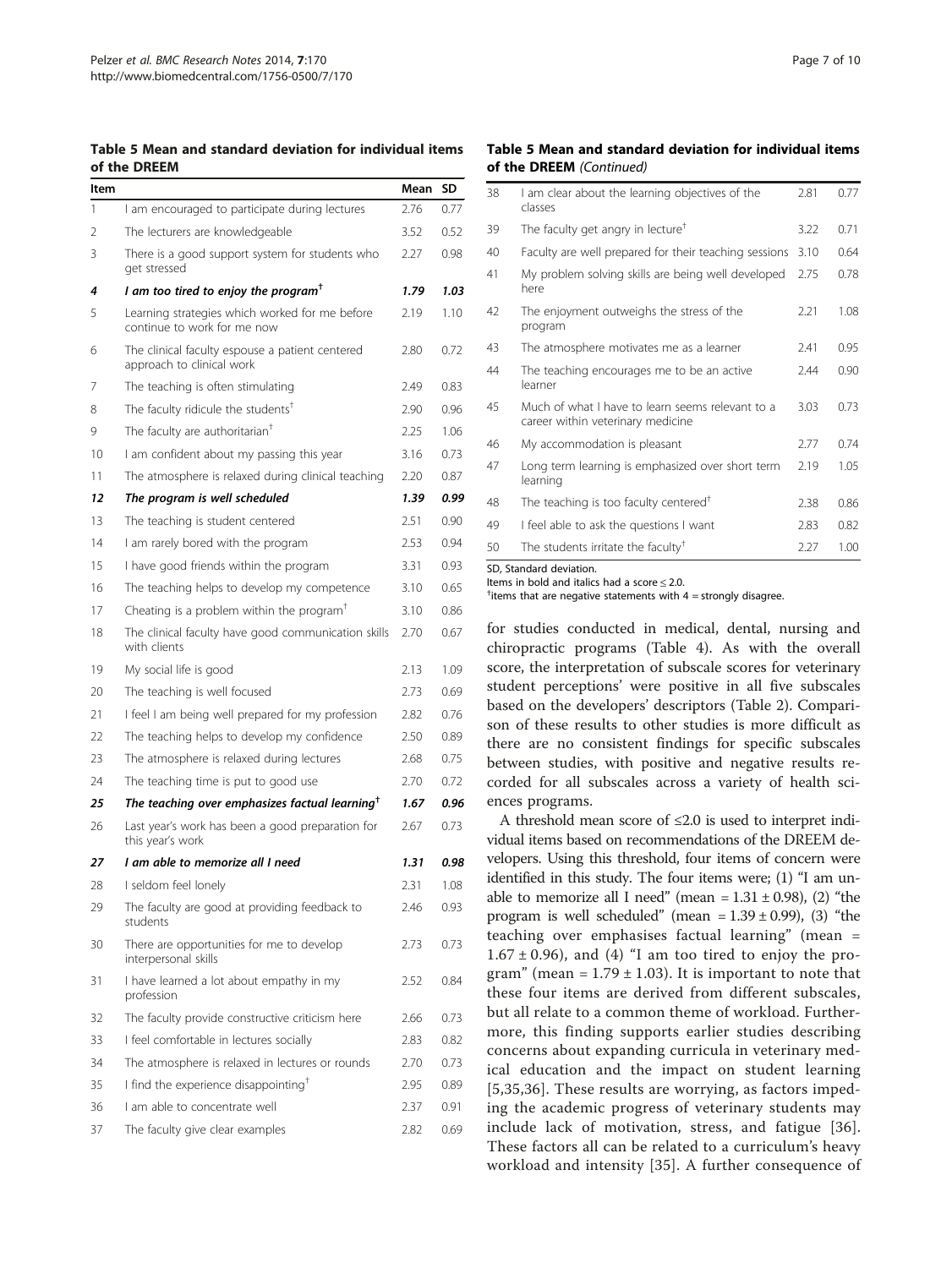<span id="page-7-0"></span>this perceived heavy workload may be "reproduction of information rather than construction of knowledge" [[5](#page-8-0)]. Interestingly, students in medical and dental programs have similar concerns regarding their ability to "memorize all they need" as reported in other DREEM studies [[20,37](#page-8-0)]. It therefore appears that a consistent theme within healthcare education is that workload is perceived as being excessive and this perception may have a negative impact on the learning environment.

Solutions to decrease curricula load in veterinary medical education could involve deleting redundant content by focusing on Day-1 competencies; consideration of limited licensure (i.e., veterinarians licensed to practice on fewer species such as dogs/cats only) allowing for decreased curricula content; or lengthening the time of training to include an internship year during which students are not licensed to practice. Each solution has advantages and disadvantages but all would lead to widespread curricula reform and would require agreement amongst major stakeholders including the American Veterinary Medical Association as well as veterinary testing, licensing, and accreditation bodies within the United States.

A further consideration regarding students' negative perceptions of scheduling is that these concerns are likely multifactorial and could relate to contact hours, timing of assessments, errors in timetables, or equity of schedules for different groups. In our situation, schedules have been created manually which has allowed for multiple errors in the schedule. Based on students' feedback, this appeared to be a major source of concern and frustration. Although this problem has been addressed with the introduction of an electronic scheduling program, it highlights the negative impact administrative processes may have on the learning environment.

One potential issue with the current study is the relatively low response rate (53%) achieved. Variable response rates have been reported in other DREEM studies ranging from 48% to 97% [\[38,39](#page-8-0)]. However, many studies do not report a response rate, rather the number of students responding to the survey, making comparison of response rates difficult. The response rate in the current study was impacted by the low participation of students in the final year where these students are undergoing their clinical training and are therefore distributed around the United States. Furthermore, the lower response rate of the students in the clinical year may have negatively impacted the DREEM scores, as these students frequently have a more positive outlook on their educational environment due to their immersion in workplace-based learning. To address this issue we intend to repeat this survey in the coming year and will administer the survey immediately before graduation when all final year students have returned to the college. In addition, the DREEM survey will be administered to students in the preclinical years as part of a course which should improve their response rate.

#### Conclusions

This study has demonstrated that the DREEM can be applied in a veterinary medical context to provide reliable and valid information on veterinary students' perceptions of their learning environment. Furthermore, the study identified student concerns regarding workload. As veterinary educators, it is interesting to note that other health education programs encounter similar challenges and concerns in their learning environments. This highlights the utility in sharing information and solutions regardless of the specific program. Similarly, we believe it would be beneficial for other veterinary programs worldwide to apply the DREEM to allow comparison between programs in this field. Sharing this information could lead to better development of best practices in veterinary student learning environments.

#### Competing interest

The authors declare that they have no competing interests.

#### Authors' contributions

JMP conceptualized the idea for this study and administered the tool to the veterinary students. JMP and JLH contributed to the drafting and final development of this manuscript. SRW conducted the statistical analyses and provided input into the relevant sections of the manuscript. All authors read and approved the final manuscript.

#### Authors' information

JMP is the Director of Admissions and Student Services at the Virginia Maryland Regional College of Veterinary Medicine (VMRCVM). Her interests include teaching and assessing professional competencies and admissions policies and procedures. JLH is the Associate Dean for Professional Programs at the VMRCVM. Her interests include curriculum design and program development. SRW is a Research Assistant Professor at the VMRCVM. His interests include psychometric analysis of research data.

#### Author details

<sup>1</sup>Office of Academic Affairs, Virginia Maryland Regional College of Veterinary Medicine, Phase III 245 Duckpond Drive, Virginia Tech, Blacksburg, VA 24601, USA. <sup>2</sup>Office of Research and Graduate Studies, Virginia Maryland Regional College of Veterinary Medicine, Phase III 245 Duckpond Drive, Virginia Tech, Blacksburg, VA 24601, USA.

#### Received: 22 October 2013 Accepted: 18 March 2014 Published: 24 March 2014

#### References

- 1. Hodgson JL, Pelzer JM, Inzana KD: Beyond NAVMEC: competency-based veterinary education and assessment of the professional competencies. J Vet Med Educ 2013, 40(2):102–118.
- 2. Bok H,GJ, Jaarsma D,ADC, Teunissen PW, van der Vleuten CPM, van Buekelen P: Development and validation of a competency framework for veterinarians. J Vet Med Educ 2011, 38(3):262–269.
- Betts J, Granstrom DE, Green EM, Krehbiel JD, Lawrence J, McCrystle D, Osburn BI, Reed WM, Thomas RM: The North American Veterinary Medical Education Consortium (NAVMEC) looks to veterinary education for the future: "Roadmap for veterinary medical education in the 21st century: responsive, collaborative, flexible". J Vet Med Educ 2011, 38(4):320–327.
- 4. Ruohoniemi M, Lindblom-Ylanne S: Students' experiences concerning workload and factors enhancing and impeding their learning - a useful resource for quality enhancement in teaching and curriculum planning. Int J Acad Devel 2009, 14(1):69–81.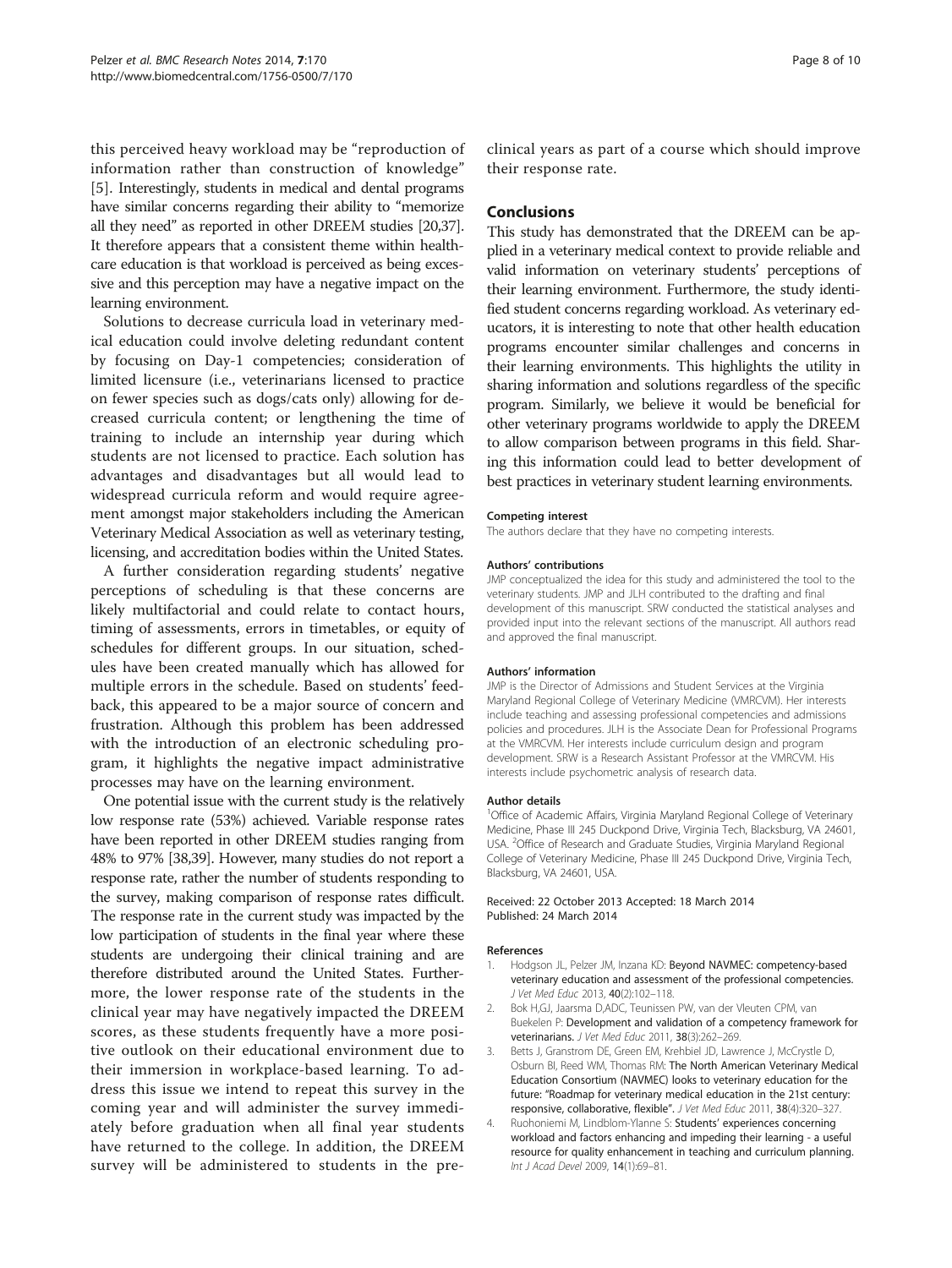- <span id="page-8-0"></span>5. Parkinson TJ, Gilling M, Suddaby GT: Workload, study methods, and motivation of students within a BVSc program. J Vet Med Educ 2006, 33(2):253–265.
- 6. Genn J: AMEE Medical Education Guide No. 23 (Part 1): curriculum, environment, climate, quality and change in medical education: a unifying perspective. Med Teach 2001, 23(4):337–344.
- 7. Pimparyon P, Roff S, McAleer S, Poonchai B, Pemba S: Educational environment, student approaches to learning and academic achievement in a Thai nursing school. Med Teach 2000, 22(4):359–365.
- Mayya SS, Roff S: Students' perceptions of the educational environment: a comparson of academic achievers and under-achievers at Kasturba Medical College, India. Educ Health 2004, 17(3):280–291.
- Audin K, Davy J, Barkham M: University Quality of Life and Learning (UNIQoLL): An approach to student well-being, satisfaction and institutional change. J Furth Higher Ed 2003, 27(4):365–382.
- 10. Plucker JA: The relationship between school climate conditions and aspirations conditions and student aspirations. J Educ Res 1998, 91(4):240-260.
- 11. Genn J: AMEE Medical Education Guide No. 23 (Part 2) Curriculum, environment, climate quality and change in medical education a unifying perspective. Med Teach 2001, 23(5):445–454.
- 12. Hammond S, O'Rourke M, Kelly M, Bennett D, O'Flynn S: A psychometric appraisal of the DREEM. BMC Med Educ 2012, 12(1):2.
- 13. Edgren G, Haffling A-C, Jakobsson U, McAleer S, Danielsen N: Comparing the educational environment (as measured by DREEM) at two different stages of curriculum reform. Med Teach 2010, 32:e233–e238.
- 14. Till H: Climate studies: can students' perceptions of the ideal educational environment be of use for institutional planning and resource utilization? Med Teach 2005, 27:332–337.
- Shehnaz S, Sreedharan J: Students' perceptions of educational environment in a medical school experiencing curricular transition in United Arab Emirates. Med Teach 2011, 33(1):e37–e42.
- 16. Till H: Identifying the perceived weaknesses of a new curriculum by means of the Dundee Ready Education Environment Measure (DREEM) Inventory. Med Teach 2004, 26:39–45.
- 17. Roff S, McAleer S, Ifere O, Bhattacharya S: A global diagnostic tool for measuring educational environment: comparing Nigeria and Nepal. Med Teach 2001, 23:378-382.
- 18. Roff S: The Dundee Ready Educational Environment Measure (DREEM) a generic instrument for measuring students' perceptions of undergraduate health professions curricula. Med Teach 2005, 27(4):322–325.
- 19. Miles S, Swift L, Leinster SJ: The Dundee Ready Education Environment Measure (DREEM): a review of its adoption and use. Med Teach 2012, 34(9):e620–e634.
- 20. Ostapczuk MS, Hugger A, de Bruin J, Ritz-Timme S, Rotthoff T: DREEM on, dentists! Students' perceptions of the educational environment in a German dental school as measured by the Dundee Ready Education Environment Measure. Eur J Dent Educ 2012, 16(2):67–77.
- 21. Mohd Said N, Rogayah J, Hafizah A: A study of learning environments in the kulliyyah (faculty) of nursing, International Islamic University Malaysia. Malays J Med Sci 2009, 16:11–20.
- 22. de Oliviera Filho G, JE V, Schonhorst L: Psychometric properties of the Dundee Ready Educational Environment Measure (DREEM) applied to medical residents. Med Teach 2005, 27:343–347.
- 23. Bassaw B, Roff S, McAleer S, Roopnarinesingh S, de Lisle J, Teelucksingh S, Gopaul S: Students' Perspectives on the educational environment, faculty of medical sciences, Trinidad. Med Teach 2003, 25:522–526.
- 24. Palmgren PJ, Chandratilake M: Perception of educational environment among undergraduate students in a chiropractic training institution. J Chiropr Educ 2011, 25(2):151–163.
- 25. Roff S, McAleer S, Harden R, Al-qahtani M, Ahmed A, Deza H, Groenen G, Primparyon P: Development and validation of the Dundee Ready Education Environment Measure (DREEM). Med Teach 1997, 19:295–299.
- 26. McAleer S, Roff S: Part 3; a practical guide to using the Dundee Ready Education Measure (DREEM). In Curriculum, environment, climate, quality and change in medical education; a unifying perspective. Edited by Genn J. Dundee, Scotland: AMEE Medical Education Guide No.23; 2002:29–33.
- 27. George D, Mallery P: SPSS for Windows step by step: A simple guide and reference. 11.0. Boston: Allyn & Bacon; 2003.
- 28. Hatcher L: A step-by-step approach to using SAS for factor analysis and structural equation modeling. Cary, NC: SAS Institute Inc; 1994.
- 29. Genn J, Harden R: What is medical education here really like? Suggestions for action research studies of comates of medical education environments. Med Teach 1986, 8(2):111–124.
- 30. Aghamolaei T, Fazel I: Medical students' perceptions of the educational environment at an Iranian Medical Sciences University. BMC Med Educ 2010, 10:87.
- 31. Dimoliatis I, Vasilaki E, Anastassopoulos P, Ioannidis J, Roff S: Validation of the Greek Translation of the Dundee Ready Education Environment Measure (DREEM). Educ Health 2010, 23(1).
- 32. Lai NM, Nallah S, Jutti RC, Hla YY, Lim V: The educational environment and self-perceived clinical competency of senior medical students in a Malaysian medical school. Educ Health 2009, 22(2).
- 33. Jakobsson U, Danielsen N, Edgren G: Psychometric evaluation of the Dundee ready educational environment measures: Swedish version. Med Teach 2011, 33:e267–e274.
- 34. Riquelme A, Oporto M, Oporto J, Mendez JI, Viviani P, Salech F, Chianale J, Moreno R, Sanchez I: Measuring students' perceptions of the educational climate of the new curriculum at the Pontificia Universidad Catolica de Chile: performance of the Spanish translation of the Dundee Ready Education Environment Measure (DREEM). Educ Health 2009, 22(1):112.
- 35. Mikkonen J, Ruohoniemi M: How do veterinary students' motivation and study practices relate to academic success? J Vet Med Educ 2011, 38(3):298–304.
- 36. Ruohoniemi M, Parpala A, Lindblom-Ylanne S, Katajavuori N: Relationships between students' approaches to learning, perceptions of the teaching-learning environment, and study success: a case study of third-year veterinary students. J Vet Med Educ 2010, 37(3):282–288.
- 37. Whittle S, Whelan B, Murdoch-Faton DG: DREEM and beyond: studies of the educational environment as a means for its enhancement. Educ Health 2007, 9:1–9.
- 38. Payne LK: Comparison of students' perceptions of educational environment in traditional vs. accelerated second degree BSN programs. Nurse Educ Today 2013, 33(11):1388–1392.
- Al-Mohaimeed A: Perceptions of the educational environment of a new medical school, Saudi Arabia. Int J Health Sci (Oassim) 2013, 7(2):150–159.
- 40. Denz-Penhey H, Murdoch J: Is small beautiful? Student performance and perceptions of their experience at larger and smaller sites in rural remote longitudinal integrated clerkships in the Rural Clinical School of Western Australia. Rural Remote Health 2000, 10(3):1470.
- 41. Bennett D, Kelly M, O'Flynn S: Are the bigger hospitals better: DREEM on? Ir J Med Sci 2010, 179(4):515–519.
- 42. Carmody D, Jacques A, Denz-Penhey H, Puddey I, Newnham J: Perceptions by medical students of their educational environment for obstetrics and gynaecology in metropolitan and rural teaching sites. Med Teach 2009, 31:e596–e602.
- 43. McKendree J: Can we create an equivalent eduational experience on a two campus medical school? Med Teach 2009, 31:202–205.
- 44. Miles S, Leinster SJ: Comparing staff and student perceptions of the student experience at a new medical school. Med Teach 2009, 31(6):539–546.
- 45. Miles S, Leinster S: Medical students' perceptions of their educational environment: expected versus actual perceptions. Med Educ 2007, 41:265–272.
- 46. Varma R, Tiyagi E, Gupta JK: Determining the quality of educational climate across multiple undergraduate teaching sites using the DREEM inventory. BMC Med Educ 2005, 5(1):8.
- 47. Finn Y, Avalos G, Dunne F: Positive change in the medical education following introduction of a new systems-based curriculum: DREEM or reality? Curricular change and environment. Ir J Med Sci 2013. doi:10.1007/ s11845-013-1000-4.
- 48. Shankar P, Dubey A, Balasubramanium R: Students' perceptions of the learning environment at Xavier University School of Medicine, Aruba. J Educ Eval Health Prof 2013, 10:8.
- 49. Avalos G, Freeman C, Dunne F: Determining the quality of the medical educational environment at an Irish medical school using the DREEM inventory. Ir Med J 2007, 100:522–525.
- 50. Vieira J, Nunes M, Martins M: Directing student response to early patient contact by questionnaire. Med Educ 2003, 37:119–125.
- 51. Dunne F, McAleer S, Roff S: Assessment of the undergraduate medical education environment in a large UK medical school. Health Educ J 2006, 65(2):149–158.